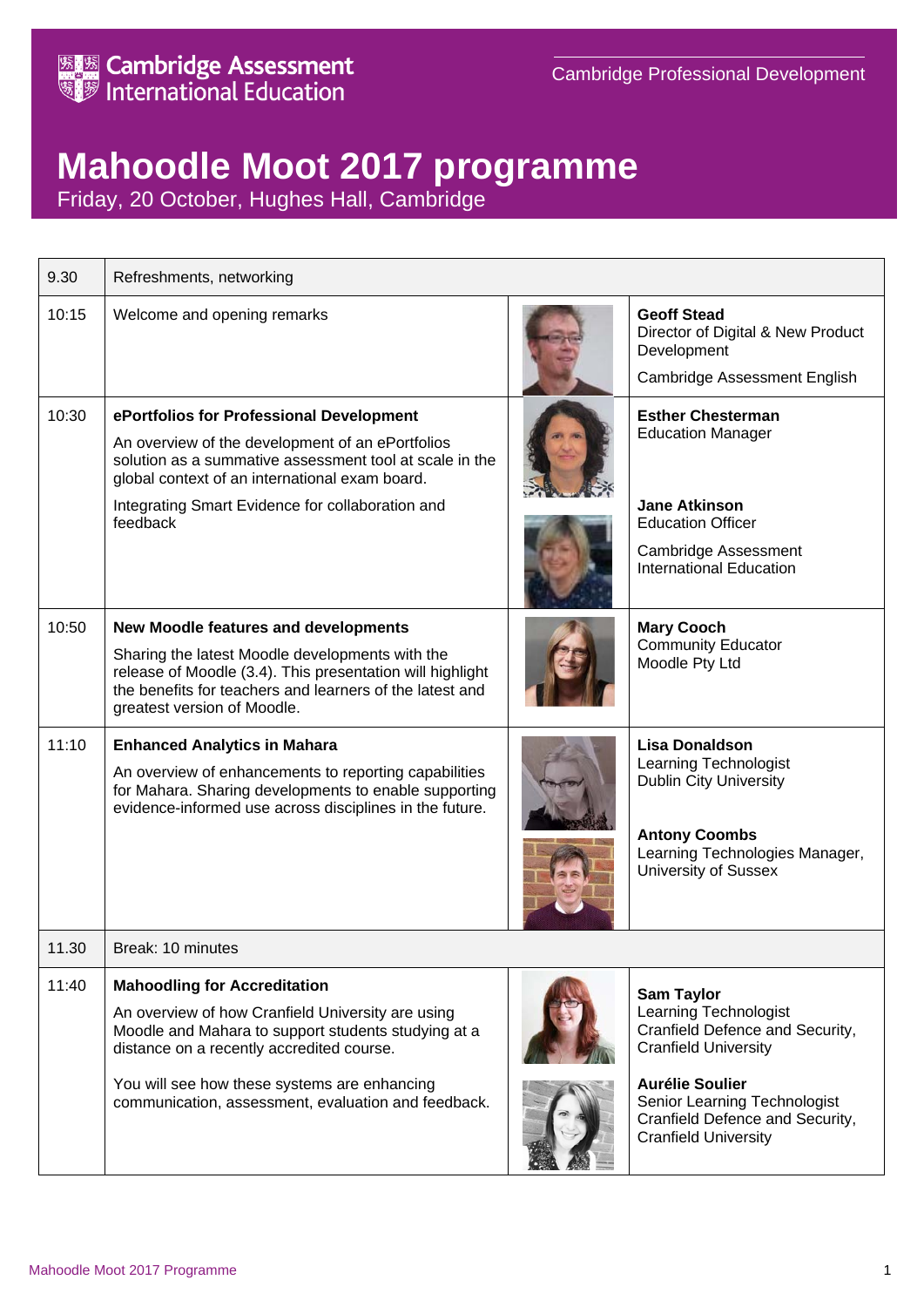| 12:00 | <b>Learning Tools Interoperability (LTI)</b><br>Catalyst will provide a real life demonstration of LTI<br>integration and its potential for the sharing of content or<br>activities across varied Learning Management Systems.                                                                                                       | <b>Joey Murison</b><br>Business Development Manager,<br>Catalyst IT                                               |
|-------|--------------------------------------------------------------------------------------------------------------------------------------------------------------------------------------------------------------------------------------------------------------------------------------------------------------------------------------|-------------------------------------------------------------------------------------------------------------------|
| 12:20 | Lunch – provided by Catalyst IT: 60 minutes                                                                                                                                                                                                                                                                                          |                                                                                                                   |
| 13:20 | <b>The Online Learning Area</b><br>Overview of the development, features and use of<br>Cambridge Online Learning Area, a Mahoodle instance<br>to support learners and teachers.                                                                                                                                                      | <b>Andrew Field</b><br>eLearning Manager<br><b>Cambridge Assessment</b><br><b>International Education</b>         |
| 13:40 | Learner engagement through effective UX<br>Presentation sharing thoughts about the fundamental<br>importance of UX and how online learning tools such as<br>Moodle can engage learners more effectively                                                                                                                              | <b>Bea Martinez-Gatell</b><br>Head of UX<br><b>Cambridge Assessment</b>                                           |
| 14.00 | Break: 10 minutes                                                                                                                                                                                                                                                                                                                    |                                                                                                                   |
| 14:10 | Delivering a blended learning programme for the<br><b>Cambridge context</b><br>Sharing our experience of developing and delivering the<br>Master of Studies (MSt) in Social Innovation as a<br>blended programme: the choices we made in approach,<br>structure and design; how it's been going; and what we<br>are looking to next. | Sara Green<br>Digital Learning Instructional<br>Designer<br>Judge Business School,<br><b>Cambridge University</b> |
| 14:30 | A developer's perspective - future ideas<br>Suggested developments for the future - how should<br>such tools develop in the future? Presentation sharing<br>how Bas hopes they will function in 10 years' time                                                                                                                       | <b>Bas Brands</b><br>Freelance web developer<br>Sonsbeekmedia                                                     |
| 14:50 | <b>Activity - 3 part challenge</b>                                                                                                                                                                                                                                                                                                   |                                                                                                                   |
| 15:20 | Closing remarks                                                                                                                                                                                                                                                                                                                      |                                                                                                                   |
| 15.30 | End                                                                                                                                                                                                                                                                                                                                  |                                                                                                                   |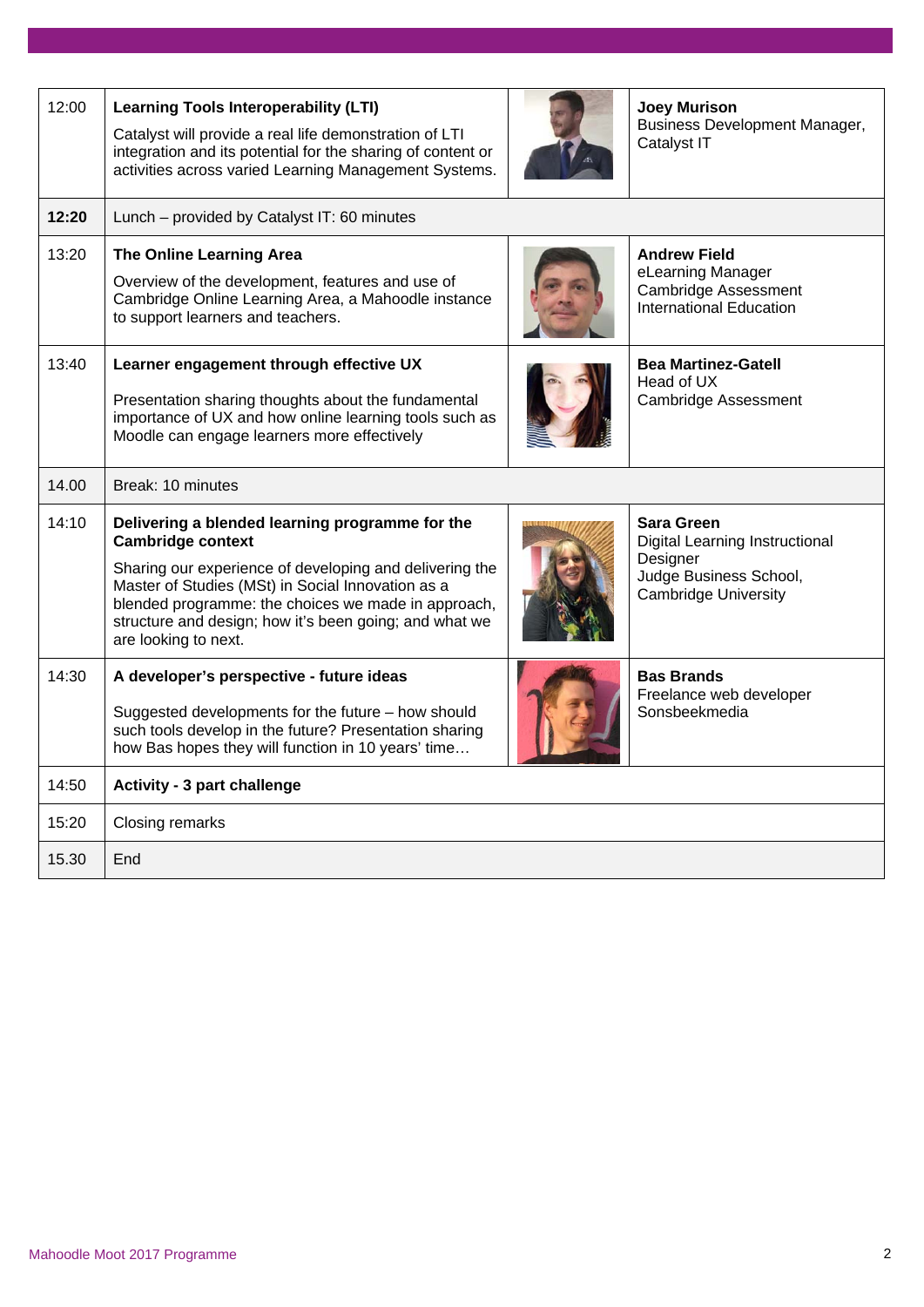

## **Mahoodle Moot 2017 Participants List**

| <b>Name</b>              | <b>Title</b>                                  | Organisation                                                  |  |  |  |  |
|--------------------------|-----------------------------------------------|---------------------------------------------------------------|--|--|--|--|
| <b>Presenters</b>        |                                               |                                                               |  |  |  |  |
| <b>Andrew Field</b>      | eLearning Manager                             | Cambridge Assessment International Education                  |  |  |  |  |
| <b>Antony Coombs</b>     | Learning Technologies Manager                 | <b>University Sussex</b>                                      |  |  |  |  |
| Aurelie Soulier          | Senior Learning Technologist                  | <b>Cranfield University</b>                                   |  |  |  |  |
| <b>Bas Brands</b>        | Freelance Web Developer                       | Sonsbeekmedia                                                 |  |  |  |  |
| Bea Martinez-Gatell      | Head of UX                                    | <b>Cambridge Assessment</b>                                   |  |  |  |  |
| <b>Esther Chesterman</b> | <b>Education Manager</b>                      | Cambridge Assessment International Education                  |  |  |  |  |
| <b>Geoff Stead</b>       | Director of Digital & New Product Development | Cambridge Assessment English                                  |  |  |  |  |
| Joey Murison             | <b>Business Development Manager</b>           | <b>Catalyst IT Europe Limited</b>                             |  |  |  |  |
| Lisa Donaldson           | Learning Technologist                         | <b>Dublin City University</b>                                 |  |  |  |  |
| Mary Cooch               | <b>Community Educator</b>                     | Moodle HQ                                                     |  |  |  |  |
| Sam Taylor               | Learning Technologist                         | <b>Cranfield University</b>                                   |  |  |  |  |
| Sara Green               | Digital Learning Instructional Designer       | University of Cambridge, Judge Business School                |  |  |  |  |
| <b>Attendees</b>         |                                               |                                                               |  |  |  |  |
| <b>Alistair Spark</b>    | <b>VLE Manager</b>                            | <b>Royal Veterinary College</b>                               |  |  |  |  |
| Amy Cook                 | <b>Training Support Coordinator</b>           | Cambridge Assessment International Education                  |  |  |  |  |
| Anna Parrott             | Development Officer                           | Cambridge Assessment International Education                  |  |  |  |  |
| Anoushka Uzum            | Senior Assessment Manager                     | Cambridge Assessment English                                  |  |  |  |  |
| <b>Antonios Nanos</b>    | Applications & Systems Developer              | York St John University                                       |  |  |  |  |
| <b>Barbara Gardner</b>   | Learning Technologies Training Coordinator    | <b>Study Group</b>                                            |  |  |  |  |
| <b>Ben Dillon</b>        | <b>UX Designer</b>                            | <b>Cambridge Assessment</b>                                   |  |  |  |  |
| <b>Bernadette Bus</b>    | Learning Technologist                         | University of Gloucestershire                                 |  |  |  |  |
| Carl Symes               | <b>VLE Engagement Lead</b>                    | University of Cambridge, Judge Business School                |  |  |  |  |
| <b>Caroline Lemons</b>   | Project Manager                               | Cambridge Assessment International Education                  |  |  |  |  |
| <b>Catherine Hartell</b> | Learning Technologist                         | University of Gloucestershire                                 |  |  |  |  |
| <b>Cherie Davies</b>     | <b>Business Specialist - Moodle</b>           | University of Cambridge Information Services                  |  |  |  |  |
| Chris Brown              | Head of Online Professional Learning          | Cambridge Assessment International Education                  |  |  |  |  |
| Clare Harrison           | Assessment Group Manager                      | Cambridge Assessment English                                  |  |  |  |  |
| <b>Clare Pelling</b>     | Learning Experience Manager                   | <b>College of West Anglia</b>                                 |  |  |  |  |
| Cory Saarinen            | eLearning Programme Manager                   | University of Cambridge, Institute of Continuing<br>Education |  |  |  |  |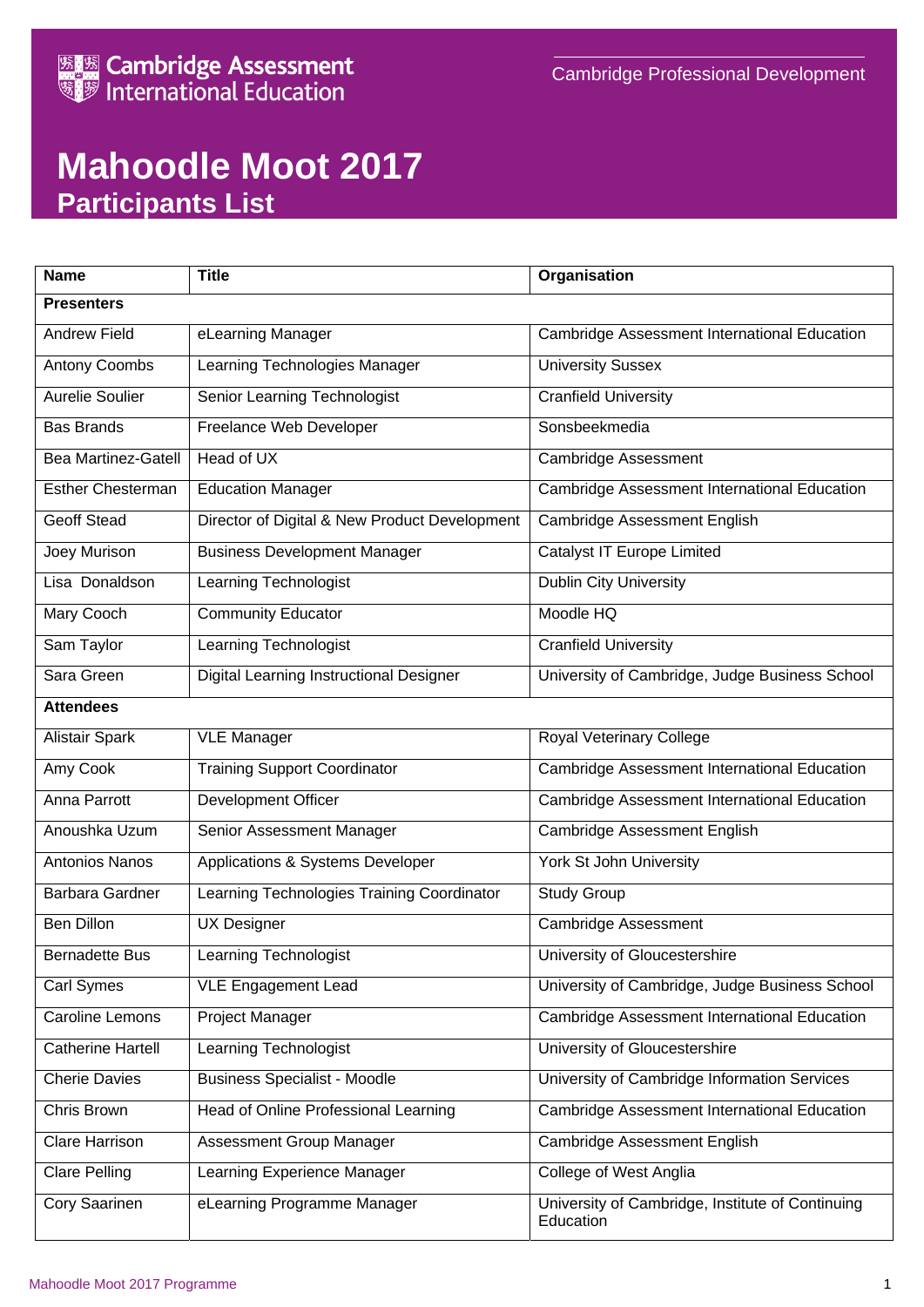| <b>Name</b>           | <b>Title</b>                                       | Organisation                                           |
|-----------------------|----------------------------------------------------|--------------------------------------------------------|
| Don Christie          | <b>Director</b>                                    | <b>Catalyst IT Europe Limited</b>                      |
| <b>Helen Maffin</b>   | eLearning Developer                                | University of Cambridge Information Services           |
| <b>Hema Mistry</b>    | <b>Support Officer</b>                             | Cambridge Assessment International Education           |
| Ian Harris            | Self employed e-learning consultant                | professional-development.co                            |
| lan Sparke            | eLearning coach                                    | <b>Cambridge Regional College</b>                      |
| <b>Jack Skelhon</b>   | <b>Online Professional Development Coordinator</b> | Cambridge Assessment International Education           |
| James Bradshaw        | Senior Learning Technologist                       | Newman University, Birmingham                          |
| Jane Atkinson         | <b>Education Officer</b>                           | Cambridge Assessment International Education           |
| Jenny Turnbull        | <b>Events Administrator</b>                        | <b>Cambridge Assessment</b>                            |
| <b>Jess Swann</b>     | eLearning Manager                                  | Cambridge Regional College                             |
| Jim Judges            | eLearning Manager                                  | <b>Warwick University</b>                              |
| Joanna Beaver         | Owner of BVR eDesign                               | <b>BVR</b> eDesign                                     |
| Jonathan Street       | Senior Learning Designer                           | <b>Study Group</b>                                     |
| <b>Karen McPhee</b>   | Admin support, Cambridge PDQs                      | Cambridge Assessment International Education           |
| Lee Buckler           | Development Manager                                | Cambridge Assessment International Education           |
| Liz Duncombe          | Development Officer                                | Cambridge Assessment International Education           |
| Louise Carr           | <b>Advanced Learning Practitioner</b>              | <b>Hadlow College</b>                                  |
| Lynda Bramwell        | School Liaison Manager                             | Cambridge Assessment International Education           |
| <b>Marc Ramshaw</b>   | <b>Education Officer, Online Learning</b>          | <b>Cambridge Assessment International Education</b>    |
| Mark Chaney           | Teaching & Learning Systems Team Leader            | University of Cambridge Information Services           |
| Mark Glynn            | <b>Head of Teaching Enhancement</b>                | <b>Dublin City University</b>                          |
| <b>Matt James</b>     | Group Manager, Curriculum Support                  | Cambridge Assessment International Education           |
| Nasima Ismail         | <b>Educational Technology Assistant</b>            | University of Cambridge School of Clinical<br>Medicine |
| Neil Stapleton        | <b>Digital Learning Platform Manager</b>           | University of Cambridge, Judge Business School         |
| Paul Taylor           | <b>Chief Examiner</b>                              | <b>TLM</b>                                             |
| <b>Philip Mularo</b>  | <b>Operations Manager</b>                          | Cambridge Assessment English                           |
| Rachel Bateman        | Senior Assessment Advisor                          | Cambridge Assessment International Education           |
| Rachel Logan          | Product Manager - Art and Design                   | Cambridge Assessment International Education           |
| <b>Rachel Trolove</b> | Development Officer                                | Cambridge Assessment International Education           |
| Richard Oelmann       | Senior Systems Developer (LTR)                     | University of Gloucestershire                          |
| Rob Hardy             | Applications and Systems Developer                 | York St John University                                |
| Ronald Chawatama      | <b>Temporary Educational Technology Assistant</b>  | University of Cambridge School of Clinical<br>Medicine |
| <b>Sally Ellis</b>    | Development Manager                                | Cambridge Assessment International Education           |
| <b>Sharon Mott</b>    | Teaching & Learning Systems Service<br>Manager     | University of Cambridge Information Services           |
| <b>Steven Miller</b>  | <b>Assistant Director</b>                          | Cambridge Assessment English                           |